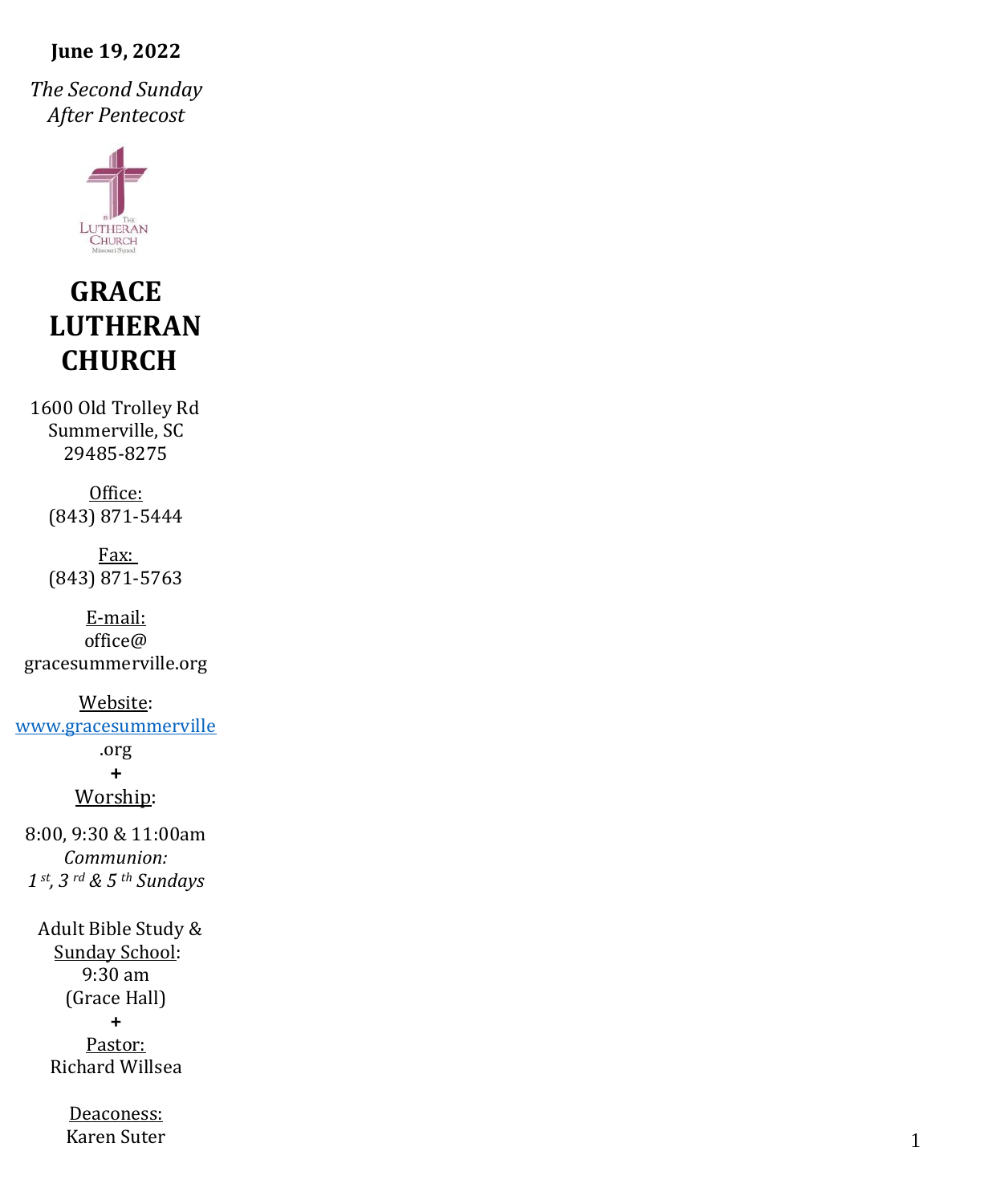#### **THE SECOND SUNDAY AFTER PENTECOST**

June 19, 2022

#### **H** PREPARATION **H**

*Today we will observe The Lord's Supper…The Lord's Supper is celebrated at Grace Lutheran Church in the confession and glad confidence that, as he says, our Lord gives into our mouths not only bread and wine but his very body and blood to eat and to drink for the forgiveness of sins and to strengthen our union with him and with one another. Our Lord invites to his table those who trust his words, repent of all sin, and set aside any refusal to forgive and love as he forgives and loves us, that they may show forth his death until he comes. Because those who eat and drink our Lord's body and blood unworthily do so to their great harm and because Holy Communion is a confession of the faith which is confessed at this altar, any who are not yet instructed, in doubt, or who hold a confession differing from that of this congregation and The Lutheran Church—Missouri Synod, and yet desire to receive the sacrament, are asked you first to speak with the pastor, an elder or an usher. (For further study, see Matthew 5:23f; 10:32f; 18:15-35; 26:26-29; I Cor. 11:17-34). Wine is used in the individual and common cup. It may also be received by intinction. A gluten free wafer is available upon request.*

**PRELUDE** Prelude in G minor P. Taylor "I Bind unto Myself Today" setting P. Fetler

#### **WELCOME**

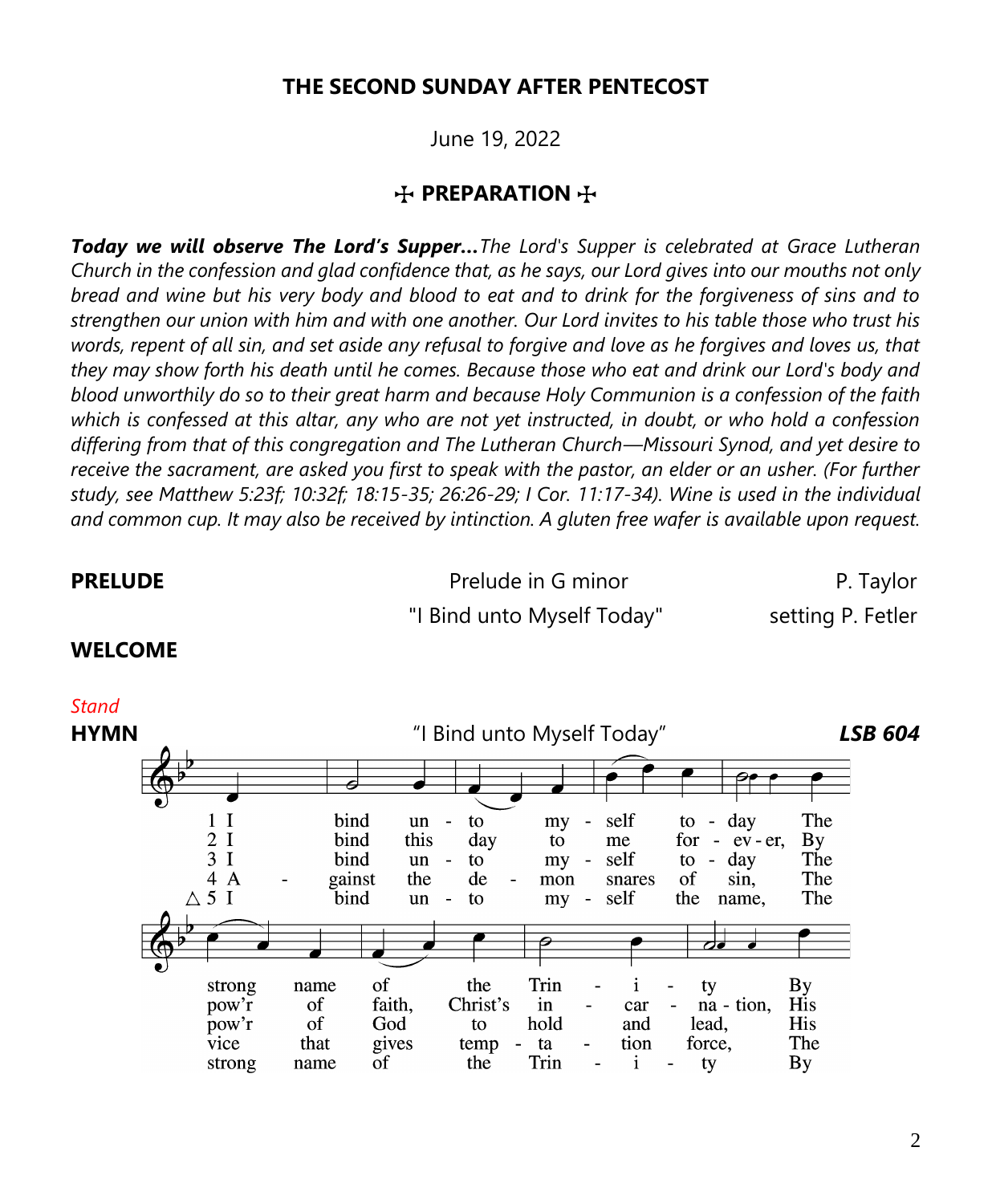

### **INVOCATION**

**P** In the name of the Father and of the  $\pm$  Son and of the Holy Spirit.

C **Amen.**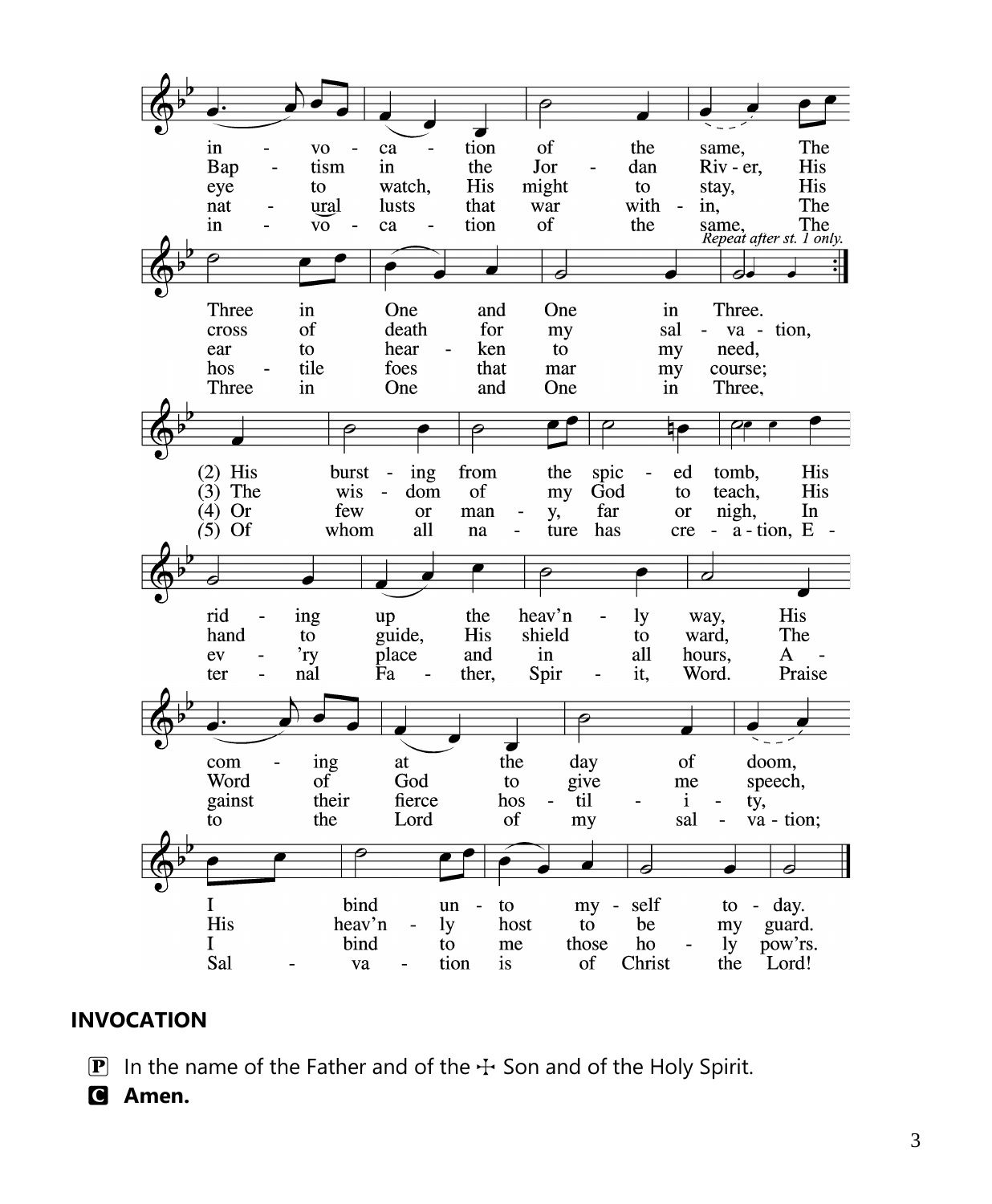- $\mathbf{P}$  Our help is in the name of the Lord,
- C **who made heaven and earth.**
- P If You, O Lord, kept a record of sins, O Lord, who could stand?

C **But with You there is forgiveness; therefore You are feared.**

P Since we are gathered to hear God's Word, call upon Him in prayer and praise, and receive the body and blood of our Lord Jesus Christ in the fellowship of this altar, let us first consider our unworthiness and confess before God and one another that we have sinned in thought, word, and deed, and that we cannot free ourselves from our sinful condition. Together as His people let us take refuge in the infinite mercy of God, our heavenly Father, seeking His grace for the sake of Christ, and saying: God, be merciful to me, a sinner.

# **CONFESSION**

- C **Almighty God, have mercy upon us, forgive us our sins, and lead us to everlasting life. Amen.**
- P Almighty God, merciful Father, in Holy Baptism You declared us to be Your children and gathered us into Your one, holy Church, in which You daily and richly forgive us our sins and grant us new life through Your Spirit. Be in our midst, enliven our faith, and graciously receive our prayer and praise; through Your Son, Jesus Christ, our Lord.

C **Amen.**

# **THE WORD THE SERVICE OF THE WORD THE**



C **Be to me a rock of refuge, to which I may contin- | ually come;\***

**you have given the command to save me, for you are my rock and my | fortress.**

**You who have made me see many troubles and calamities will revive | me again;\***

**from the depths of the earth you will bring me | up again.**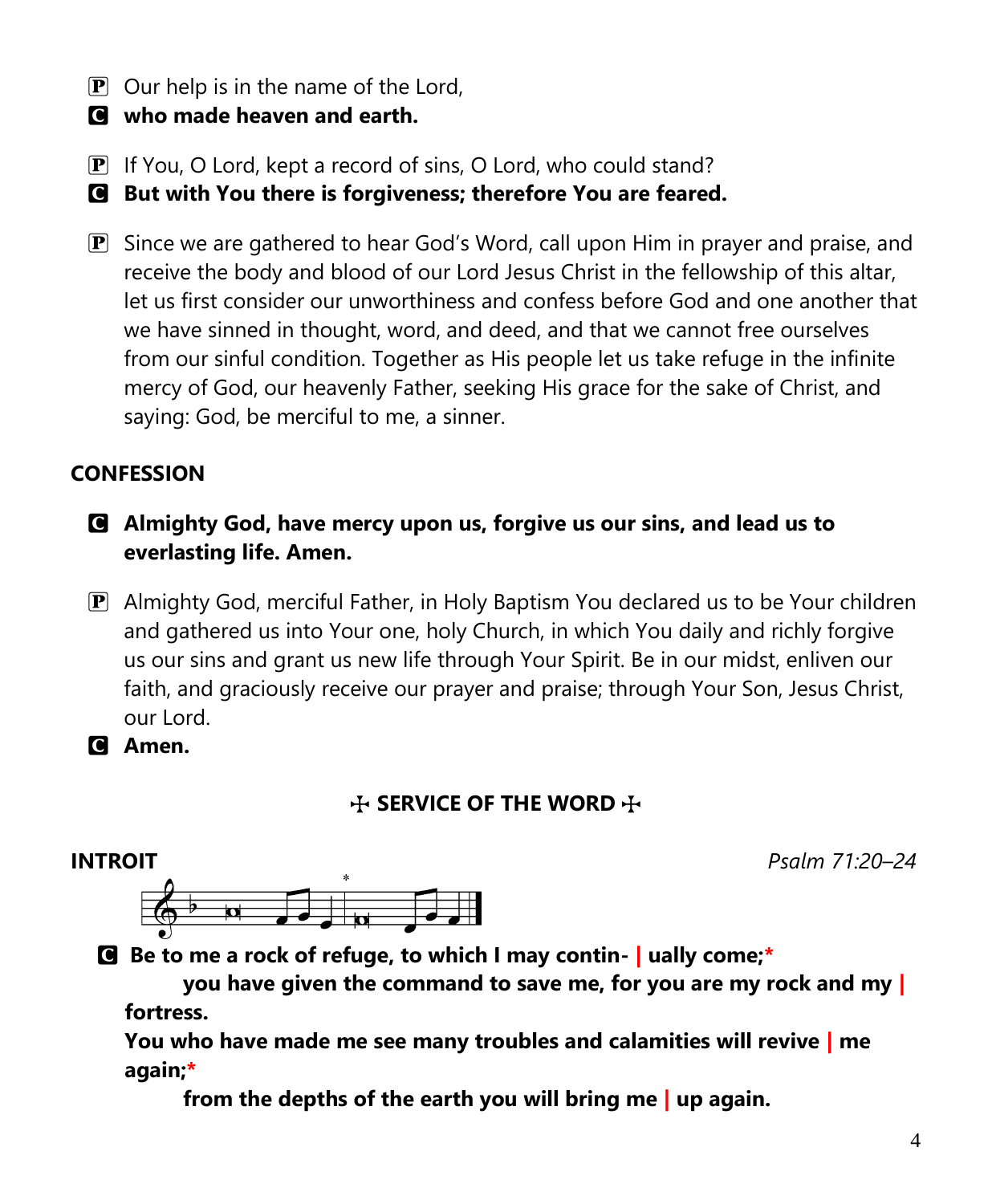**You will increase my | greatness\***

**and comfort | me again.**

**I will also praise you with the harp for your faithfulness, | O my God;\* I will sing praises to you with the lyre, O Holy One of | Israel.**

**My lips will shout for joy, when I sing prais- | es to you;\***

**my soul also, which you | have redeemed.**

**And my tongue will talk of your righteous help all | the day long,\***

**for they have been put to shame and disappointed who sought to | do me hurt.**

**Glory be to the Father and | to the Son**\*

**and to the Holy | Spirit;**

**as it was in the be- | ginning,**\*

**is now, and will be forever. | Amen.**

**Be to me a rock of refuge, to which I may contin- | ually come;\***

**you have given the command to save me, for you are my rock and my | fortress.**



#### **GLORIA IN EXCELSIS** *LSB 204*

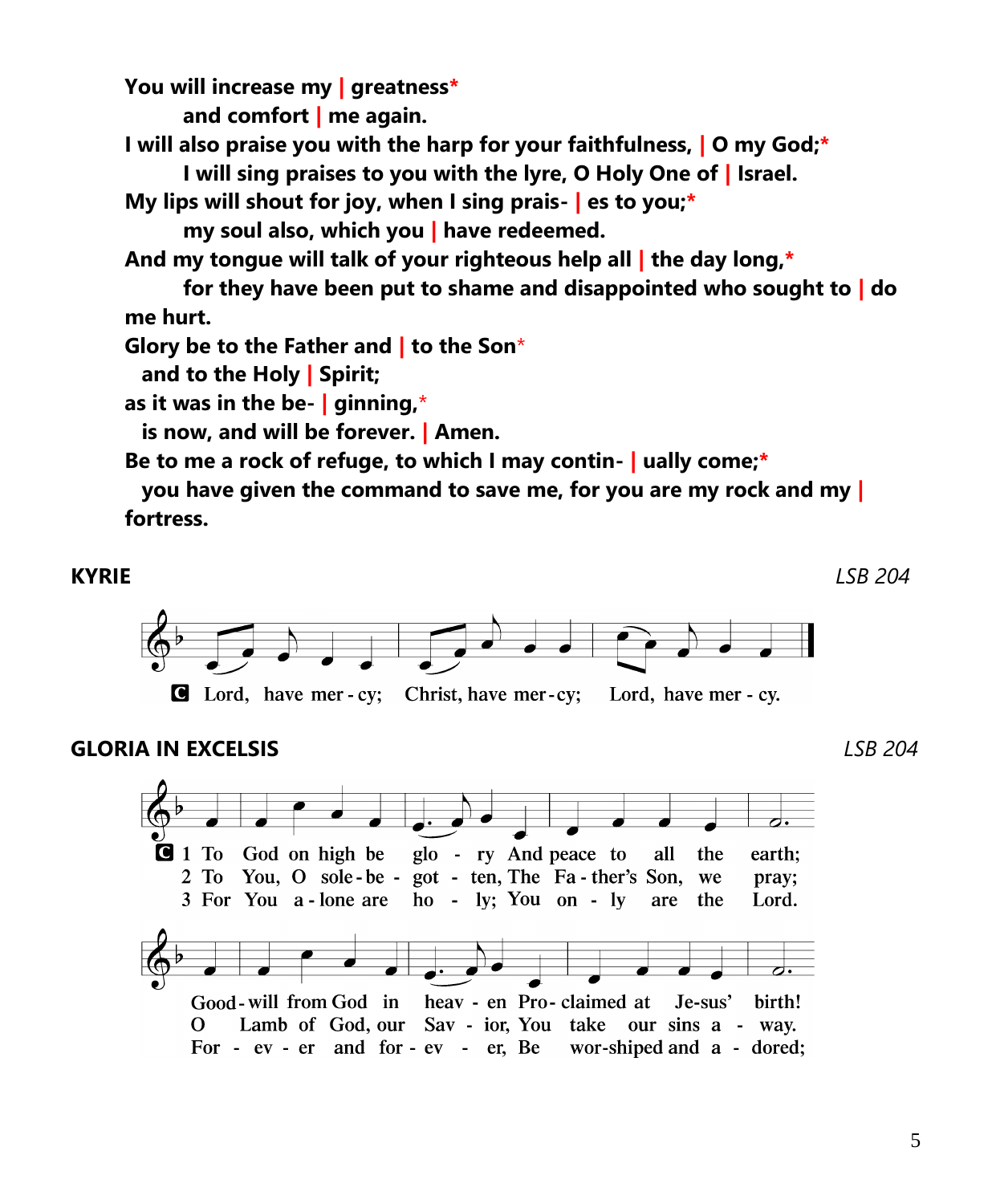

# **SALUTATION AND COLLECT OF THE DAY**

- $\mathbf{P}$  The Lord be with you.
- C **And also with you.**
- $\mathbf{P}$  Let us pray. O God, You have prepared for those who love You such good things as surpass our understanding. Cast out all sins and evil desires from us, and pour into our hearts Your Holy Spirit to guide us into all blessedness; through Jesus Christ, Your Son, our Lord, who lives and reigns with You and the Holy Spirit, one God, now and forever.

C **Amen.**

## *Sit* **OLD TESTAMENT READING** *Isaiah 65:1–9*

The Word is read…

 $\overline{A}$  This is the Word of the Lord.

C **Thanks be to God.**

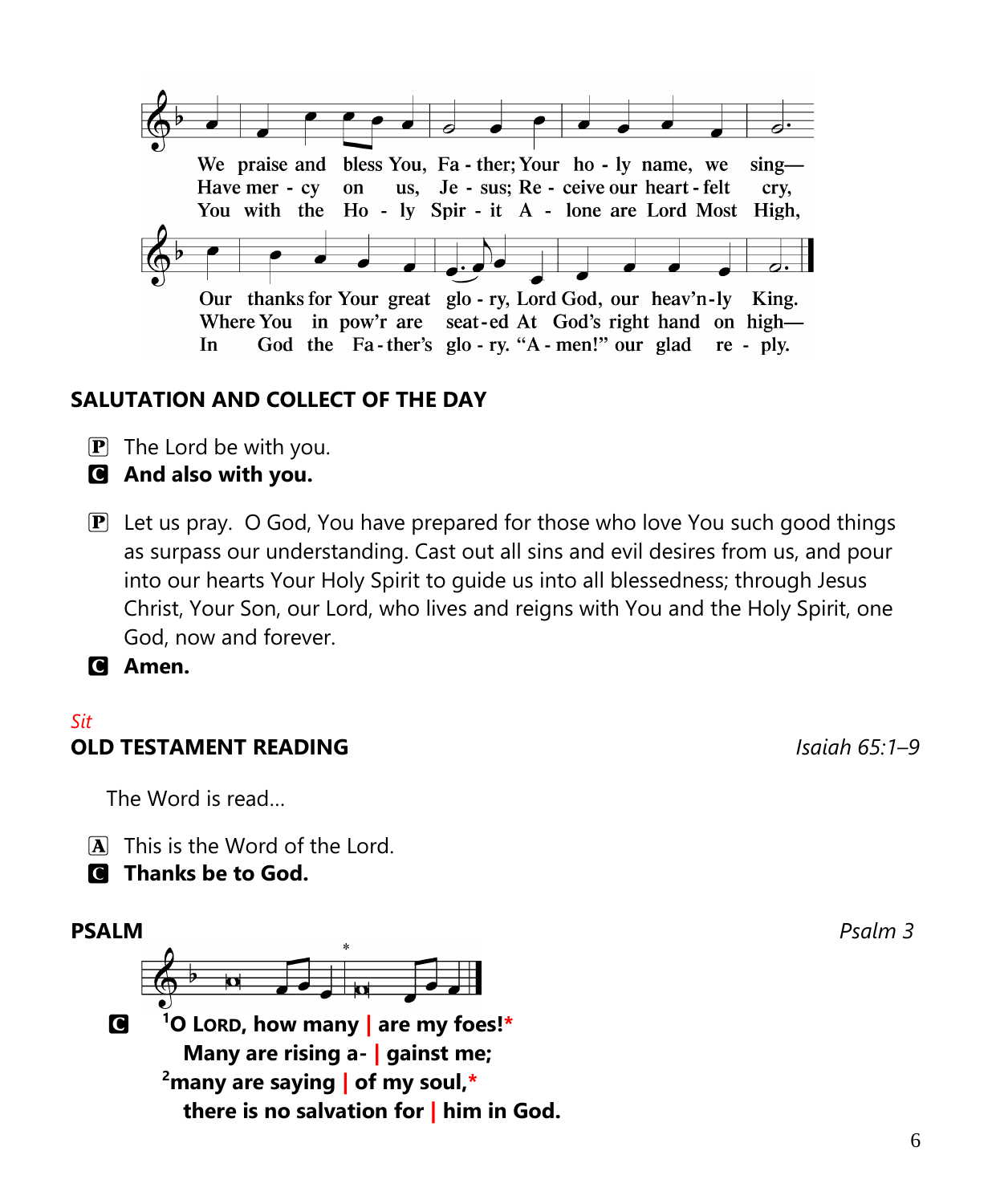**<sup>3</sup>But you, O LORD, are a shield a- | bout me,\* my glory, and the lifter | of my head.**

**4 I cried aloud | to the LORD,\***

**and he answered me from his | holy hill.**

**5 I lay | down and slept;\***

**I woke again, for the LORD sus- | tained me.**

**6 I will not be afraid of many thousands of | people\* who have set themselves against me | all around. <sup>7</sup>Arise, O LORD!**

**Save me, O my God!**

**For you strike all my enemies | on the cheek;\***

**you break the teeth of the | wicked.**

**<sup>8</sup>Salvation belongs | to the LORD;\***

**your blessing be on your | people!**

**EPISTLE** *Galatians 3:23—4:7*

The Word is read…

 $\overline{A}$  This is the Word of the Lord.

C **Thanks be to God.**

#### *Stand*

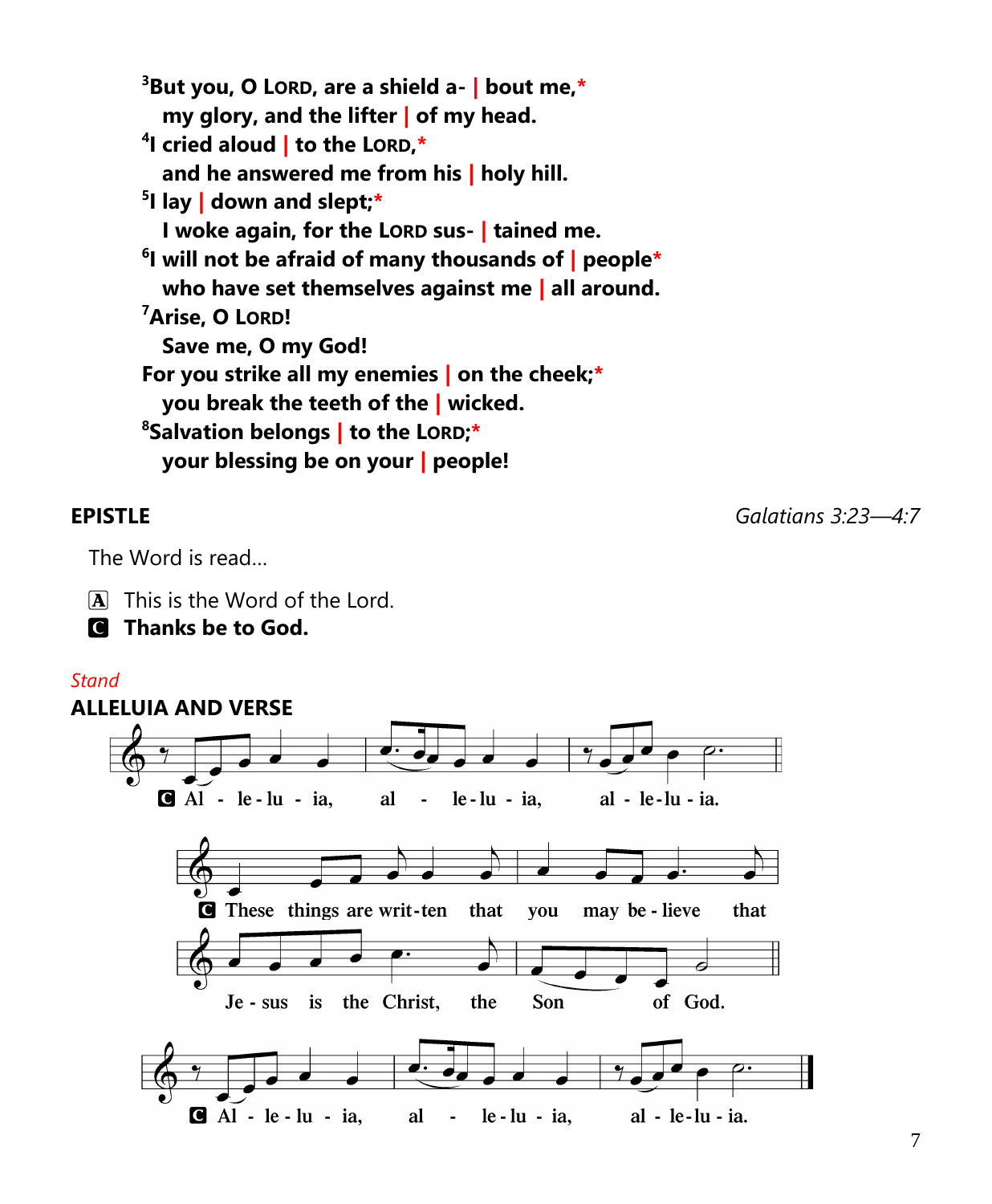# **HOLY GOSPEL** *Luke 8:26–39*

- $\mathbf{P}$  The Holy Gospel according to St. Luke, the eighth chapter.
- **G** Glory to You, O Lord.

The Gospel is read…

- $\boxed{\mathbf{P}}$  This is the Gospel of the Lord.
- C **Praise to You, O Christ.**

#### **NICENE CREED**

C **I believe in one God, the Father Almighty, maker of heaven and earth and of all things visible and invisible. And in one Lord Jesus Christ, the only-begotten Son of God, begotten of His Father before all worlds, God of God, Light of Light, very God of very God, begotten, not made, being of one substance with the Father, by whom all things were made; who for us men and for our salvation came down from heaven and was incarnate by the Holy Spirit of the virgin Mary and was made man; and was crucified also for us under Pontius Pilate. He suffered and was buried. And the third day He rose again according to the Scriptures and ascended into heaven and sits at the right hand of the Father. And He will come again with glory to judge both the living and the dead, whose kingdom will have no end. And I believe in the Holy Spirit, the Lord and giver of life, who proceeds from the Father and the Son,**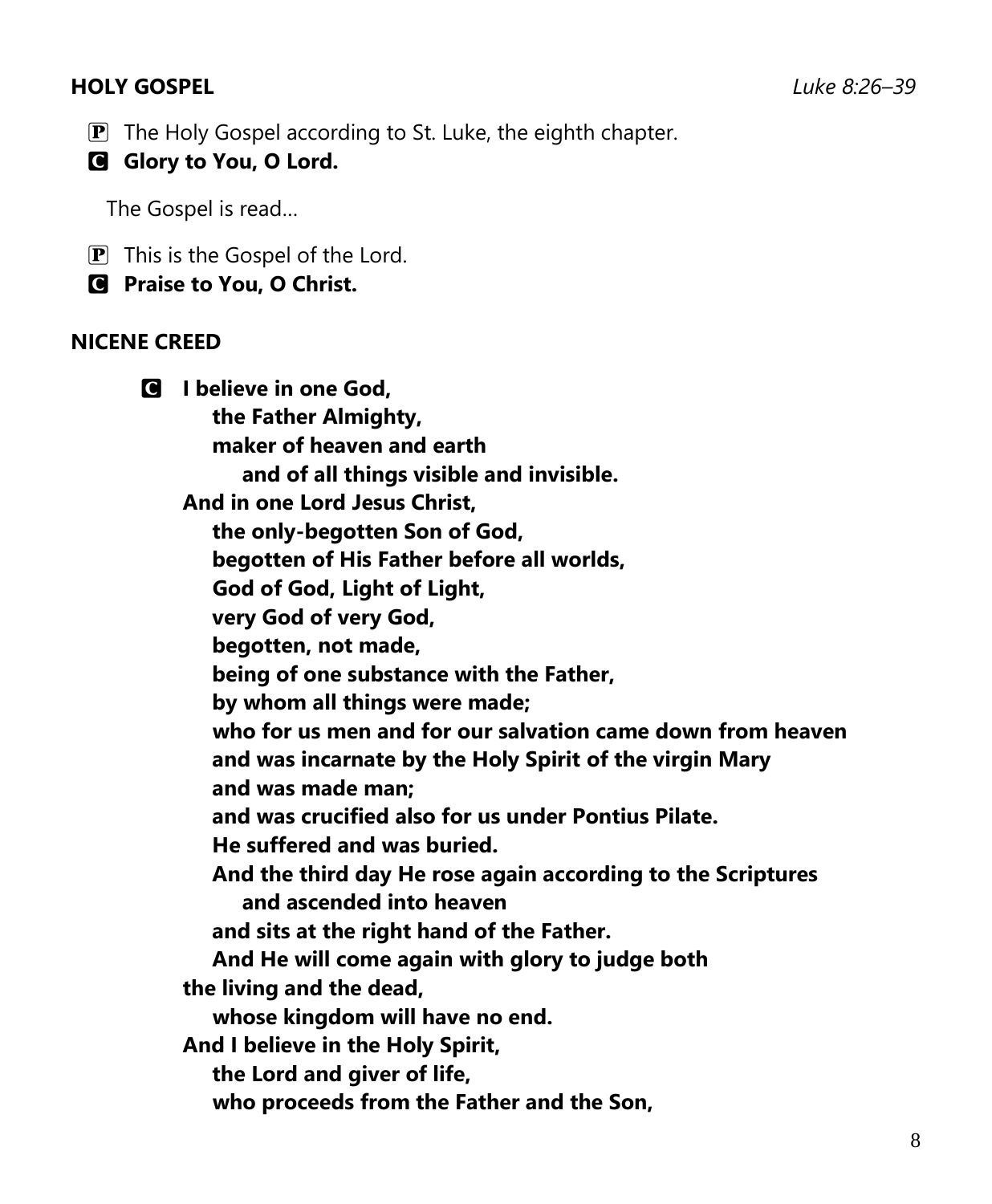**who with the Father and the Son together is worshiped and glorified, who spoke by the prophets. And I believe in one holy Christian and apostolic Church, I acknowledge one Baptism for the remission of sins, and I look for the resurrection of the dead** and the life  $\div$  of the world to come. Amen.



#### **SERMON**

*Stand* **PRAYER OF THE CHURCH**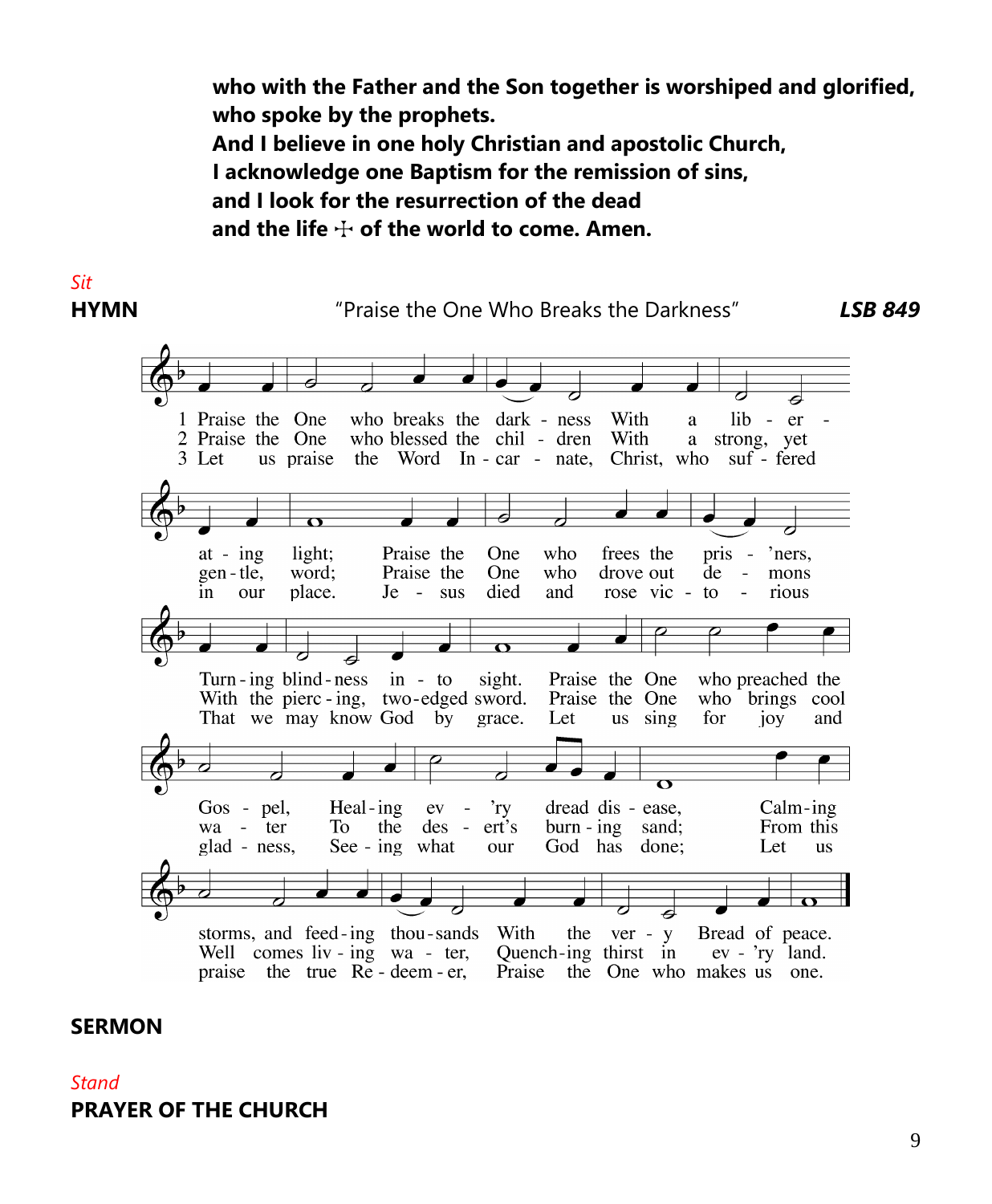- P God the Father Almighty, You so loved the world that You gave Your only-begotten Son
- C **to save us from our sin and to make us Your children and heirs of all Your blessings through faith in Him.**
- A As You have destroyed the lasting penalties of our sin, eternal death, and the power of the devil,
- C **help us to live each day knowing the victory has been won by and through Christ, our Lord.**
- $\mathbf{P}$  We pray for our families: On this celebratory weekend, we pray for fathers,
- C **that they faithfully lead their families and children in the way of Christ and peace;**
- $\overline{A}$  for mothers.
- C **that they have strength and grace to manage their many responsibilities and to give them joy and fulfillment in their work and duties;**
- $\overline{P}$  and for children,
- C **that they grow in the faith in which You have called them through Baptism, heirs of Your promises, and develop in all ways pleasing to You.**
- $\overline{A}$  Lift up all those who are weighed down by the guilt and shame of sin. Release them from their bondage
- C **and point them to forgiveness at the feet of Jesus.**
- **P** Lord, walk with all those who are grieving in the shadow of death, [especially ...]. Look with favor upon all who are sick, injured, and recovering,  $[especially ...]$ . Comfort them with the hope of the resurrection to eternal life.
- C **Have mercy upon them and heal them according to Your will.**
- A Strengthen all those who are fighting against the power of Satan. Remind them of Your presence in Your Word and Sacraments. Give hope to all those who are isolated and lonely.
- C **Bring them into the presence of the loving community of Your Church that they find help and hope among Your people.**
- $\mathbf{P}$  Embolden and enliven the faith You have given through Your Spirit as we are in the world but not of the world. Empower us to be Your witnesses in our relationships, our vocations, and among our neighbors, that all may know the power and the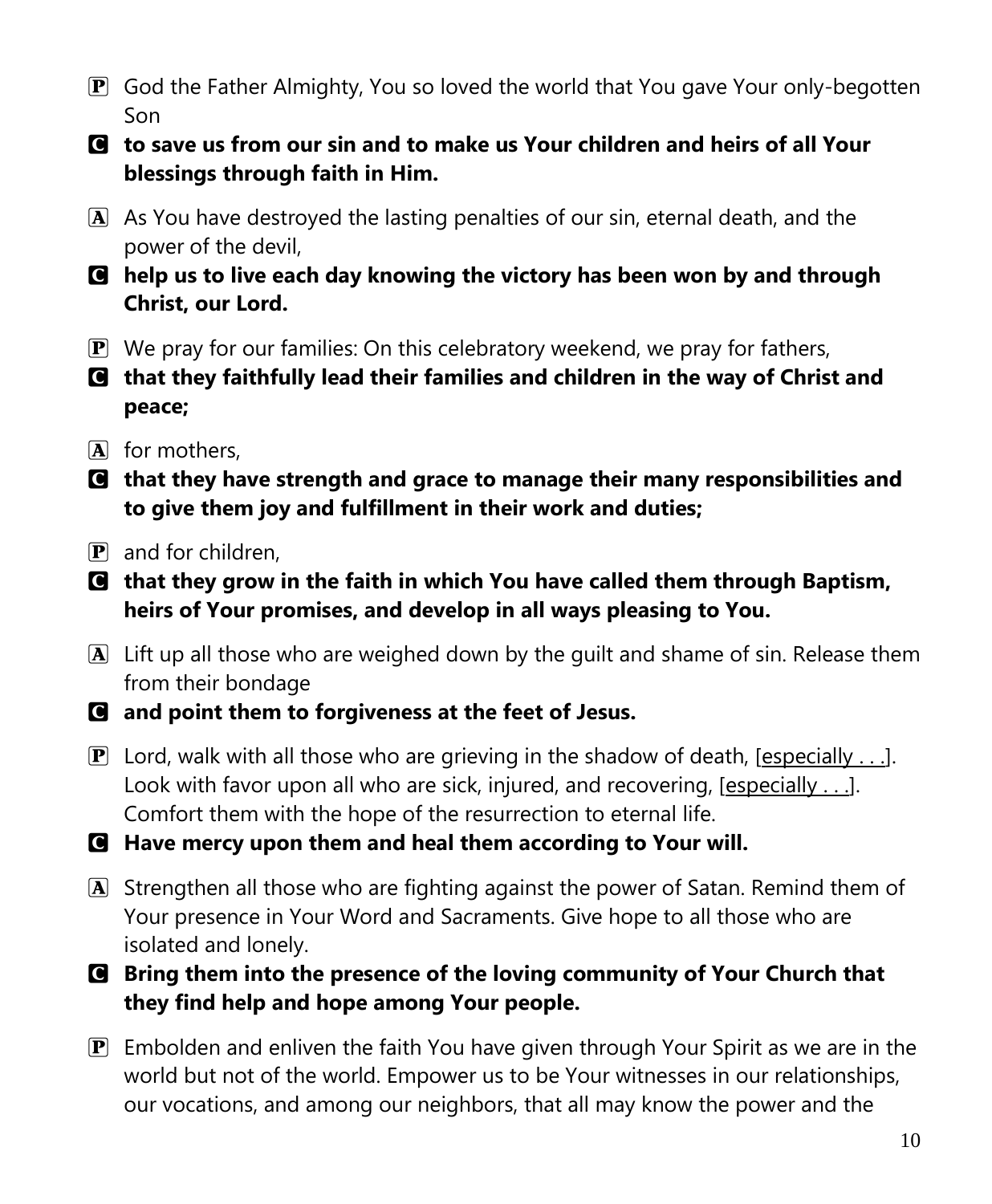victory of Your Son's death and resurrection and rejoice in forgiveness, life, and salvation.

*Additional petitions may follow.*

A Into Your hands we commend all for whom we pray, trusting in Your mercy through Your Son, Jesus Christ, our Lord.

C **Amen.**

*Sit* **OFFERING**

**VOLUNTARY** "Just As I Am" arr. J. Innes

#### *Stand*

**OFFERTORY** *LSB 955*

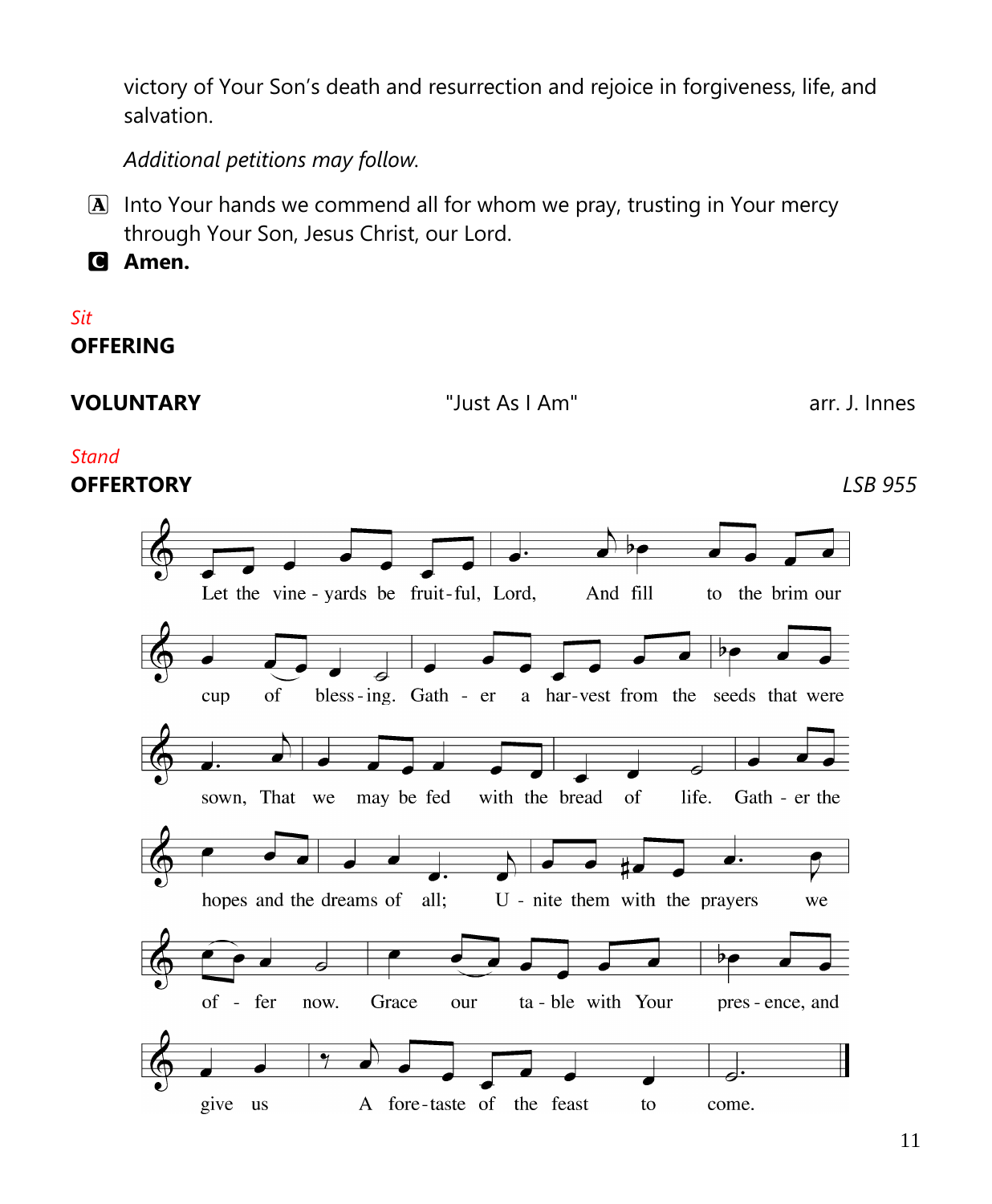# **THE SACRAMENT THE SACRAMENT THE**

#### **PREFACE**

- $\mathbf{P}$  The Lord be with you.
- C **And also with you.**
- $\mathbf{P}$  Lift up your hearts.
- C **We lift them to the Lord.**
- $\mathbf{P}$  Let us give thanks to the Lord our God.
- C **It is right to give Him thanks and praise.**
- $\mathbf{P}$  It is truly good, right, and salutary that we should at all times and in all places give thanks to You, O Lord, holy Father, almighty and everlasting God, for the countless blessings You so freely bestow on us and all creation. Above all, we give thanks for Your boundless love shown to us when You sent Your only-begotten Son, Jesus Christ, into our flesh and laid on Him our sin, giving Him into death that we might not die eternally. Because He is now risen from the dead and lives and reigns to all eternity, all who believe in Him will overcome sin and death and will rise again to new life. Therefore with angels and archangels and with all the company of heaven we laud and magnify Your glorious name, evermore praising You and saying:

### **SANCTUS** *LSB 208*

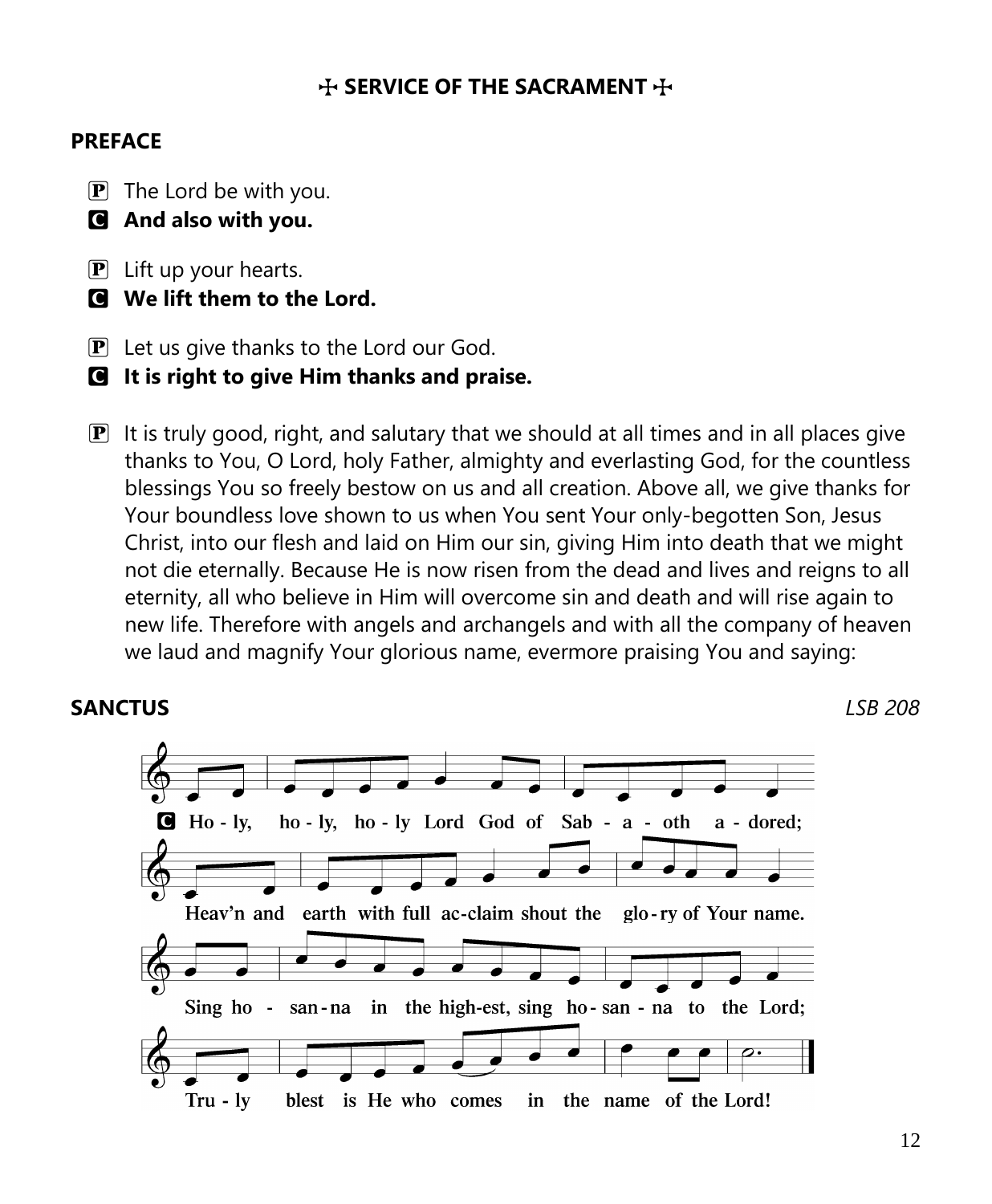# **PRAYER OF THANKSGIVING**

 $\mathbf{P}$  Blessed are You, O Lord our God, king of all creation, for You have had mercy on us and given Your only-begotten Son that whoever believes in Him should not perish but have eternal life.

In Your righteous judgment You condemned the sin of Adam and Eve, who ate the forbidden fruit, and You justly barred them and all their children from the tree of life. Yet, in Your great mercy, You promised salvation by a second Adam, Your Son, Jesus Christ, our Lord, and made His cross a life-giving tree for all who trust in Him. We give You thanks for the redemption You have prepared for us through Jesus Christ. Grant us Your Holy Spirit that we may faithfully eat and drink of the fruits of His cross and receive the blessings of forgiveness, life, and salvation that come to us in His body and blood.

Hear us as we pray in His name and as He has taught us:

### **LORD'S PRAYER**

C **Our Father who art in heaven, hallowed be Thy name, Thy kingdom come, Thy will be done on earth as it is in heaven; give us this day our daily bread; and forgive us our trespasses as we forgive those who trespass against us; and lead us not into temptation, but deliver us from evil. For Thine is the kingdom and the power and the glory forever and ever. Amen.**

### **THE WORDS OF OUR LORD**

 $\mathbf{P}$  Our Lord Jesus Christ, on the night when He was betrayed, took bread, and when He had given thanks, He broke it and gave it to the disciples and said: "Take, eat; this is My  $\pm$  body, which is given for you. This do in remembrance of Me."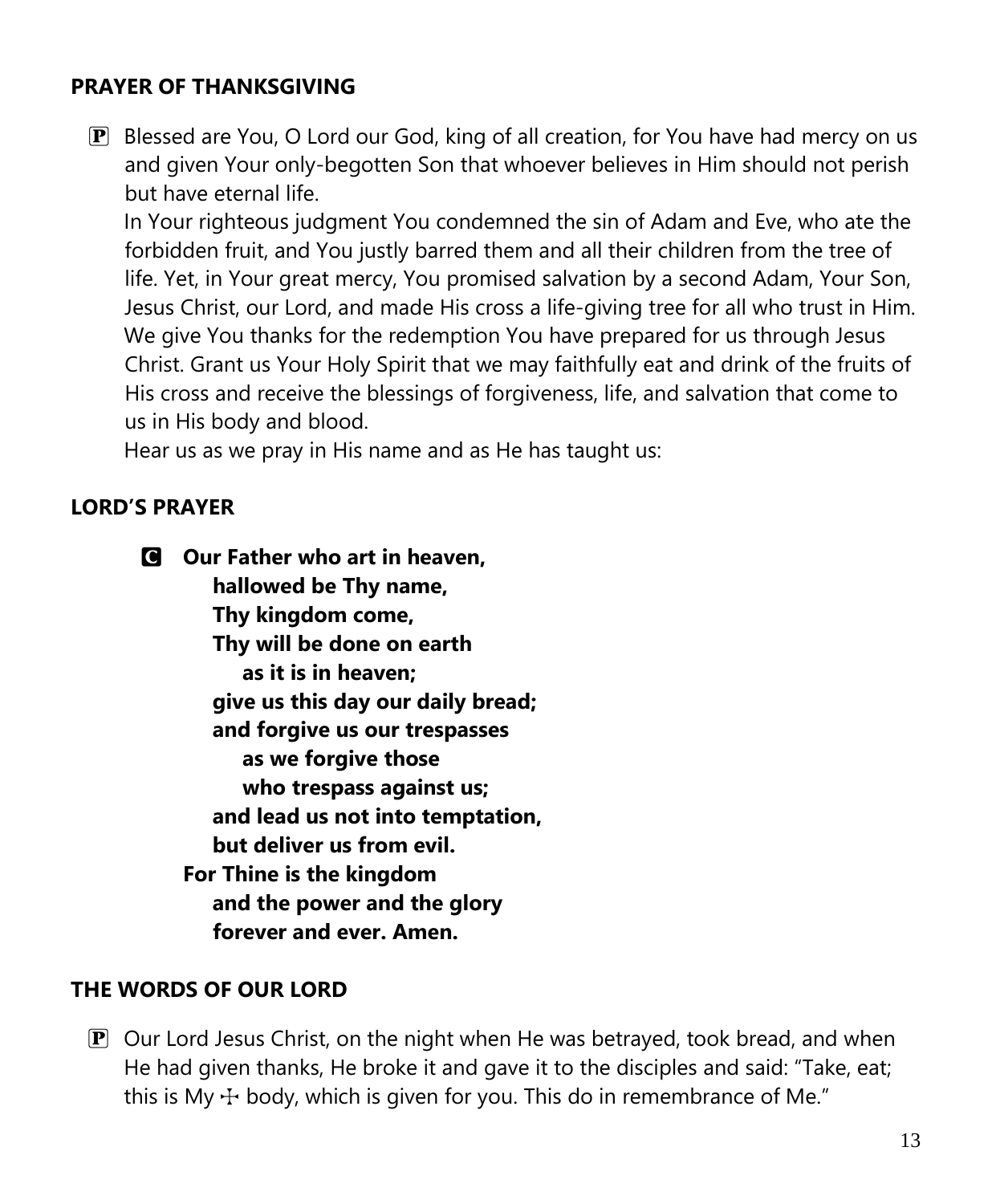In the same way also He took the cup after supper, and when He had given thanks, He gave it to them, saying: "Drink of it, all of you; this cup is the new testament in My  $\pm$  blood, which is shed for you for the forgiveness of sins. This do, as often as you drink it, in remembrance of Me."

# **PAX DOMINI**

- $\mathbf{P}$  The peace of the Lord be with you always.
- C **Amen.**

# **AGNUS DEI** *LSB 210*

*Sit*



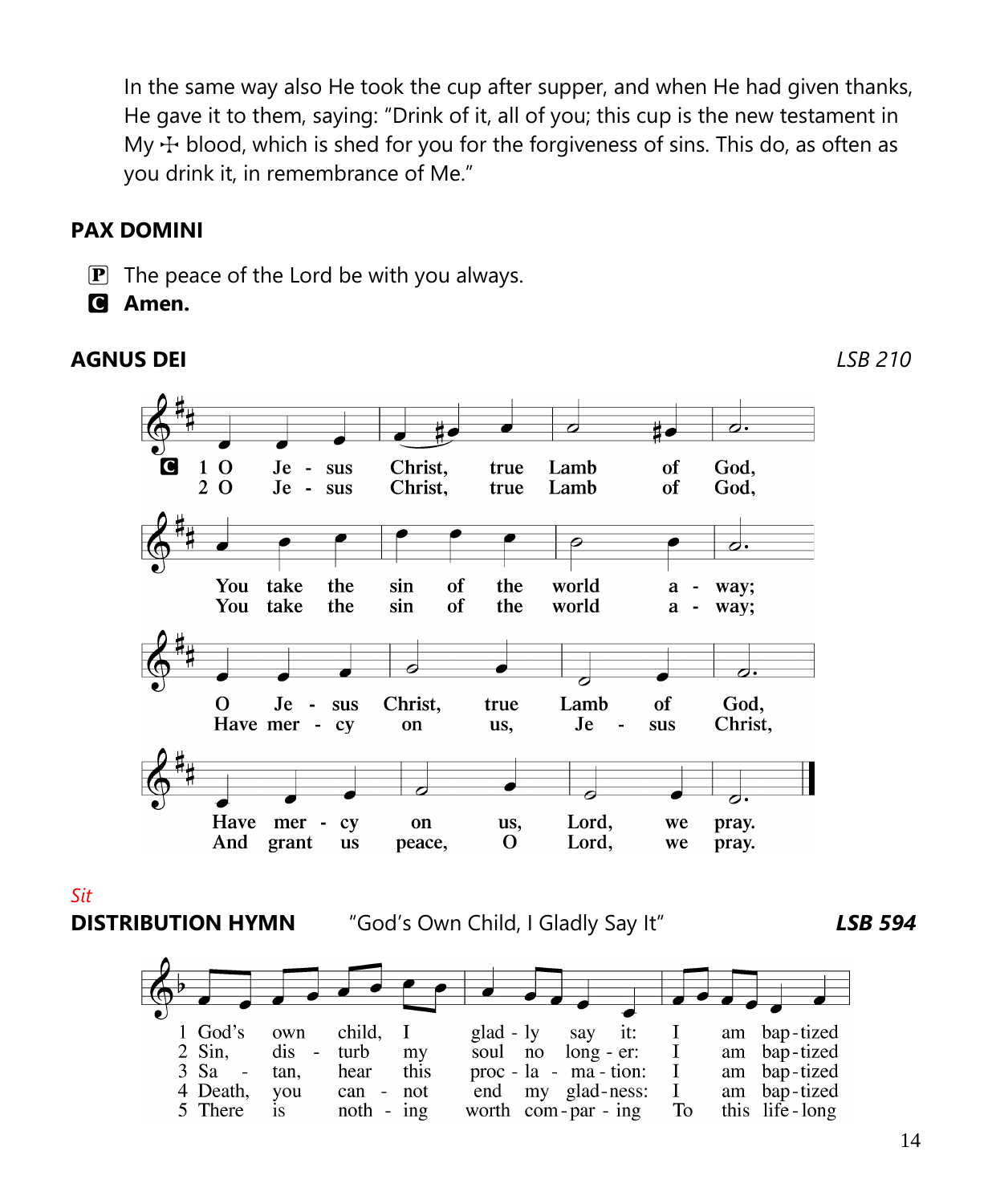to Christ! in  $\sim$ He, be cause I could not pay it. to Christ! com - fort  $\sim$  $\mathbf{I}$ in have e - ven strong-er: in. to Christ! Drop your  $\lg - \lg$  $ac - cu - sa - tion$ , in - to Christ! When I die, Ī. leave all sad - ness com - fort sure!  $O - 1$ pen eyed grave is star -  $ing:$ my Gave full demp - tion price. D<sub>0</sub> I need earth's my re - $Je$ sus' cleans-ing  $sac - ri$  - fice. Should a guilt - y en - ticed. **Now** that to the L am not SO. soon To  $in - her - it$  $a - disc!$ Though  $\mathbf{I}$ lie par  $in$  $E$ ven there I'll Though my flesh  $\sim$ sleep se - cure.  $a$ man -  $v$ ? L have worth trea - sures one Since con - science seize me my Bap tism trav - eled, font I've All your might has dust and ash - es Faith's as sur ance waits its rais -  $ing$ , Still my soul con than  $an - y$ That brought more me sal did re-lease me  $In$ dear for a un - rav - eled, come And. gainst your a  $bright$ ly flash - es: Bap tism has the ues prais - ing: tized tin I bap  $\mathbf{r}$ am tion free Last -  $ing$ to  $ni - ty!$ va  $\frac{1}{2}$  $e$ ter sus' blood? giv ing flood, Sprin - kling me with  $Je \sim$ tyr an  $-$  ny, God, my Lord,  $u$ nites with me!  $di - vine$ **To** make life im tal mine. strength mor  $\sim$   $-$ Christ;  $\Gamma$ m child  $a - disc!$ in to a of  $\sim$ par  $\Box$ 

**VOLUNTARY** "Communion Meditation" arr. D. Wyrtzen

*Stand*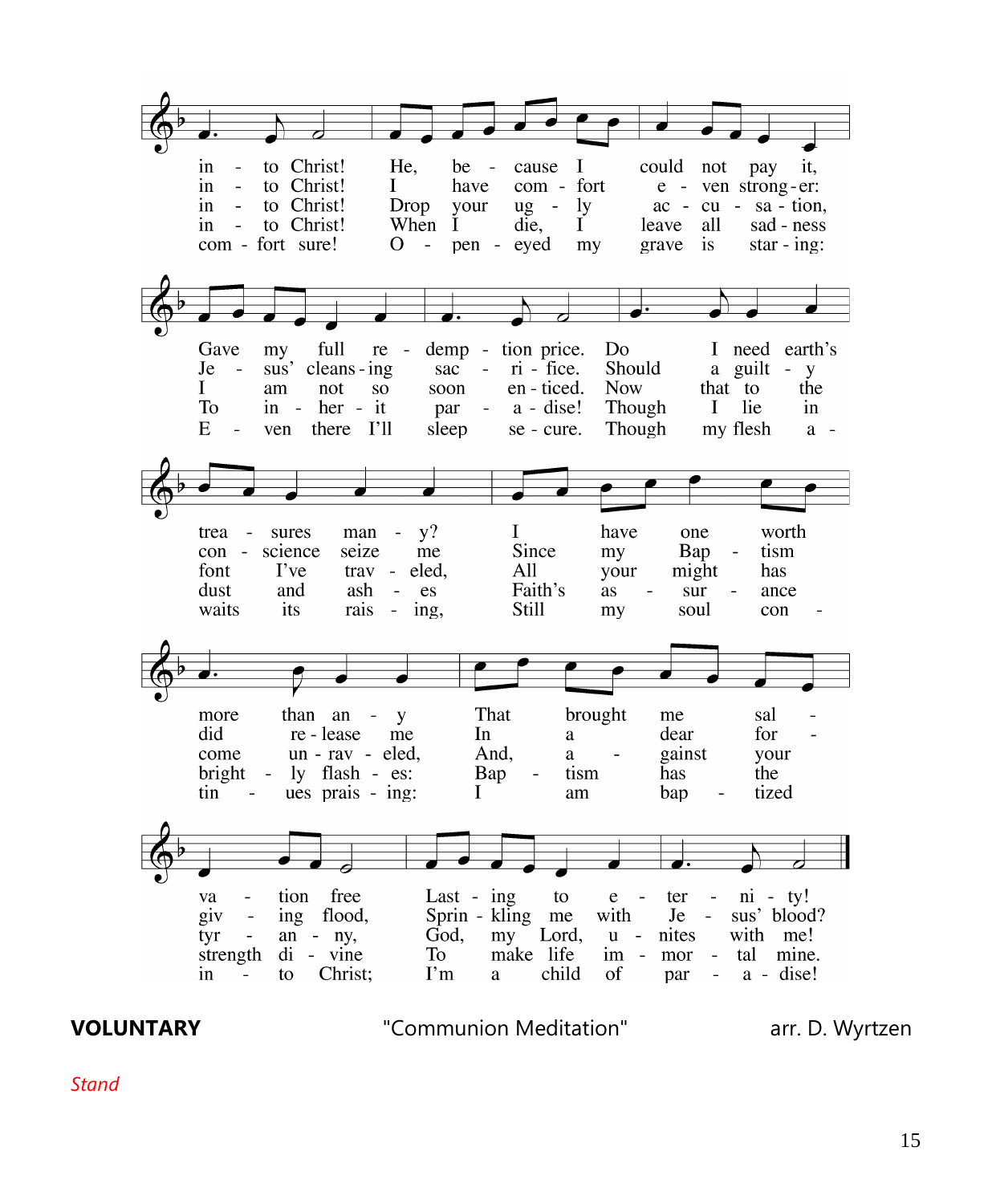

# **POST COMMUNION COLLECT**

 $\mathbf{P}$  Let us pray.

We give thanks to You, almighty God, that You have refreshed us through this salutary gift, and we implore You that of Your mercy You would strengthen us through the same in faith toward You and in fervent love toward one another; through Jesus Christ, Your Son, our Lord, who lives and reigns with You and the Holy Spirit, one God, now and forever.

C **Amen.**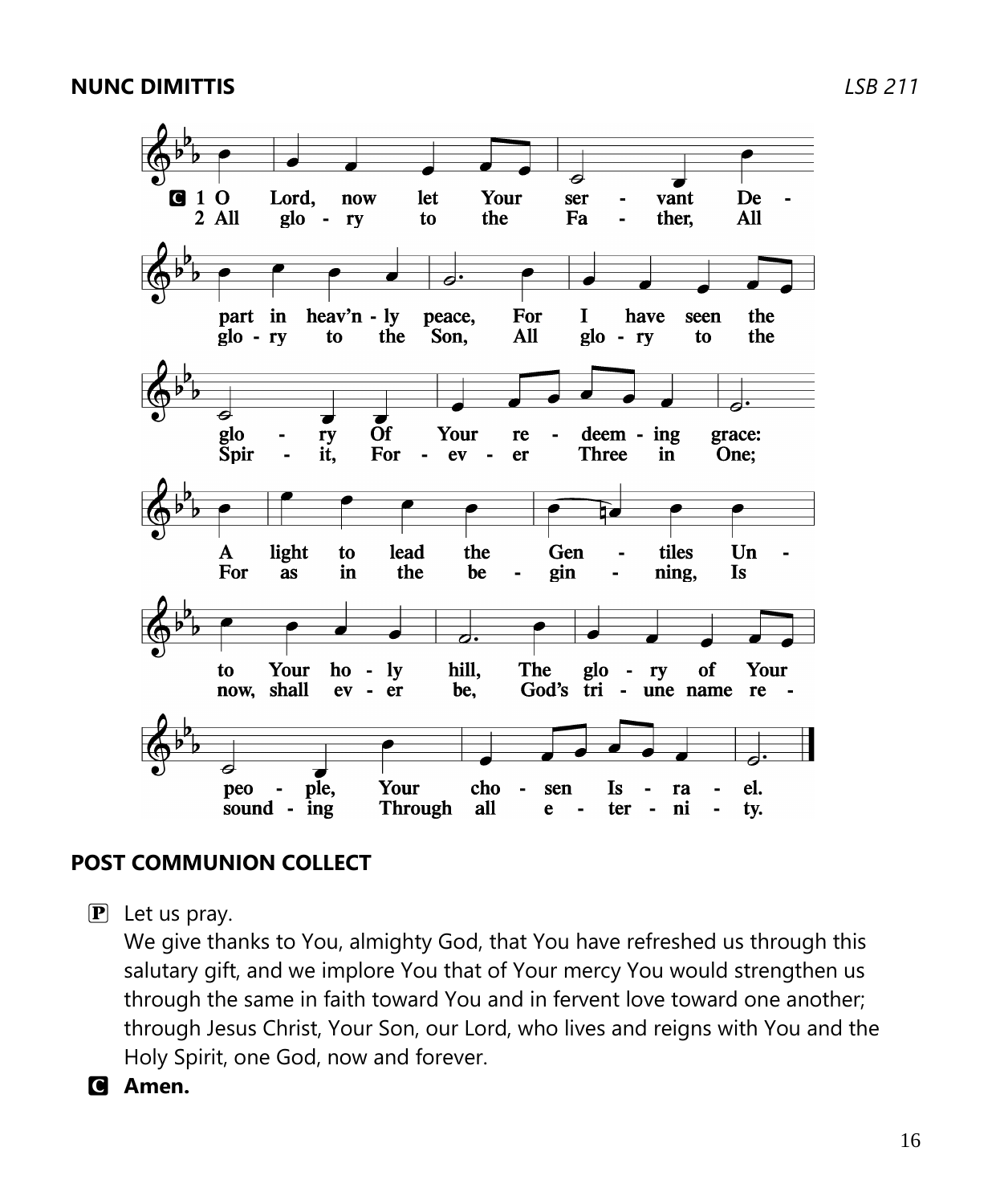# **BENEDICAMUS AND BENEDICTION**

 $\overline{A}$  Let us bless the Lord.

C **Thanks be to God.**

 $\mathbf{P}$  The Lord bless you and keep you. The Lord make His face shine on you and be gracious unto you. The Lord lift up His countenance upon you and  $\pm$  give you peace. C **Amen.**



5 Just as I am, Thou wilt receive, Wilt welcome, pardon, cleanse, relieve; Because Thy promise I believe,

O Lamb of God, I come, I come.

*Sit*

# **ANNOUNCEMENTS AND DISMISSAL**

- $\boxed{\mathbf{A}}$  Go in peace as you serve the Lord.
- C **Thanks be to God.**

6 Just as I am; Thy love unknown Has broken ev'ry barrier down; Now to be Thine, yea, Thine alone, O Lamb of God, I come, I come.